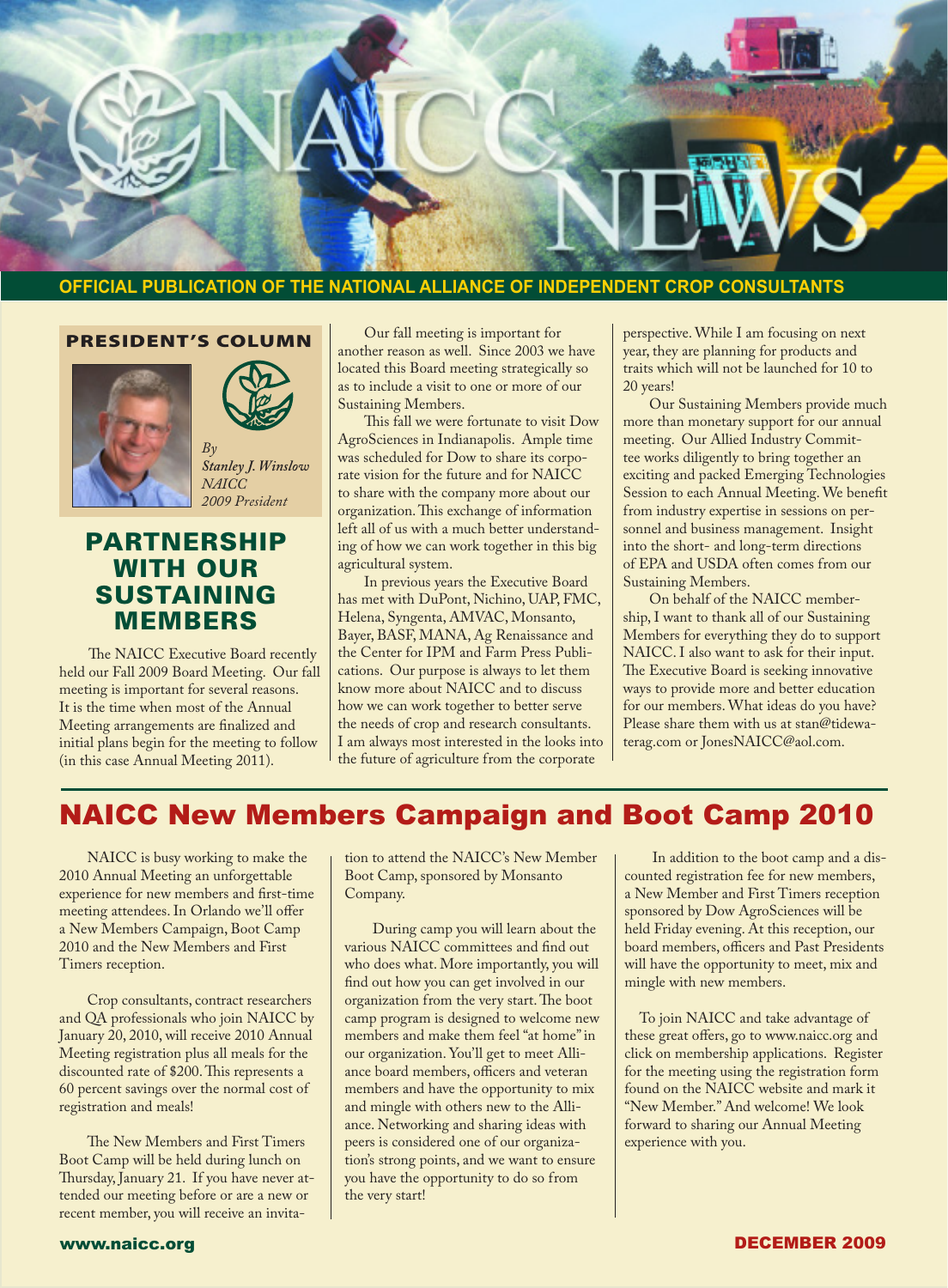## Individual and State Affiliate Awards Slated for Top Recruiters!

 Growth is critical for our economy, our industry, our nation, our world…and our organization.

 That's why NAICC is awarding both individuals and state affiliate members for recruitment efforts at the 2010 Annual Meeting.

 Please make an extra effort to encourage your colleagues to enhance their business success by taking advantage of what NA-

ICC offers, starting this January in Orlando!

 Individuals who recruit two or more new attendees from their state will receive a plaque and special recognition at the Annual Meeting. The person who recruits the most members overall wins double recognition!

 In addition, the state association with the most members in attendance will receive an award.This will represent the kickoff of the

2010 State Affiliate contest: The state association with the most new members and largest percentage of attendees at the 2011 Annual Meeting in Ft.Worth,Texas, will receive special recognition and a monetary prize from the Alliance.

 So don't delay! Vie for your own award and that of your state, while benefiting the Alliance and the future of our industry!

# Our Sponsors & Exibitors Ensure Our Continued Success

Thank you, each exhibiting company and sponsor, for your support of our 2010 AG PRO EXPO.With your generosity we are able to increase our visibility in Washington, enhance our growers' profitability and improve our educational programs.

**ABC Laboratories, Inc.**

#### **Sponsors (as of 12/3/09)**

**Agrium Advanced Technologies** *Outgoing President's Reception and Exhibit Hall Extravaganza*

**BASF** *Consultant of the Year Award*

**Coxco Ag Services, Inc.**  *Executive Board Breakfast Audio Visual Support*

**dmrKynetec** *Audio Visual Support*

**Dow AgroSciences** *New Members' & First Timers' Reception Executive Board Breakfast Audio Visual Support*

**DuPont Agriculture and Nutrition** *President's Luncheon* 

 *and Awards Ceremony* **FMC Corporation**

*Friday Evening Networking/Theme Party* 

**GOWAN Company** *Coffee Break* 

**Helena Chemical** *Committee Chair's Luncheon* 

**Landis International** *Portfolios*

**Monsanto Company** *New Members' Boot Camp*

**South Texas Ag Research-RGV, Inc.** *Audio Visual Support*

**Syngenta Crop Protection** *Emerging Technology Flash Drives* **AgProfessional Magazine Ag Leader Technology Ag Renaissance Software, LLC Ag Research Associates, LLC Ag Software Design, LLC AGCO Corporation AG-Quest, Inc. Agrium Advanced Technologies AGVISE Laboratories ALLtech Research and Development American Ag Services American Society of Agricultural Consultants BASF Bayer CropScience Buckeye Ag Testing, LLC California Ag Research Cantest Ltd Critical Path Services DOW AgroSciences DuPont Ag and Nutrition EPL Bio-Analytical Services Eurofins Agroscience Services, Inc. Farm Press Publications**

## **Exhibitors (as of 12/3/09)**

**FMC Corporation Gylling Data Management Helena Chemical Company ICMS, Inc. IPM Institute of North America IR-4 Project JFR America John Deere LABServices Monsanto Company NSF Center for IPM Rapid Eye Reality Research Ricerca Biosciences SCS Agriculture Services Spectrum Technologies SynTech Research, Inc. Syngenta Crop Protection TapLogic United Sorghum Checkoff Program Valent USA Corp Vaughn Ag Research Winfield Solutions LLC WolfTrax, Inc. World Courier, Inc.**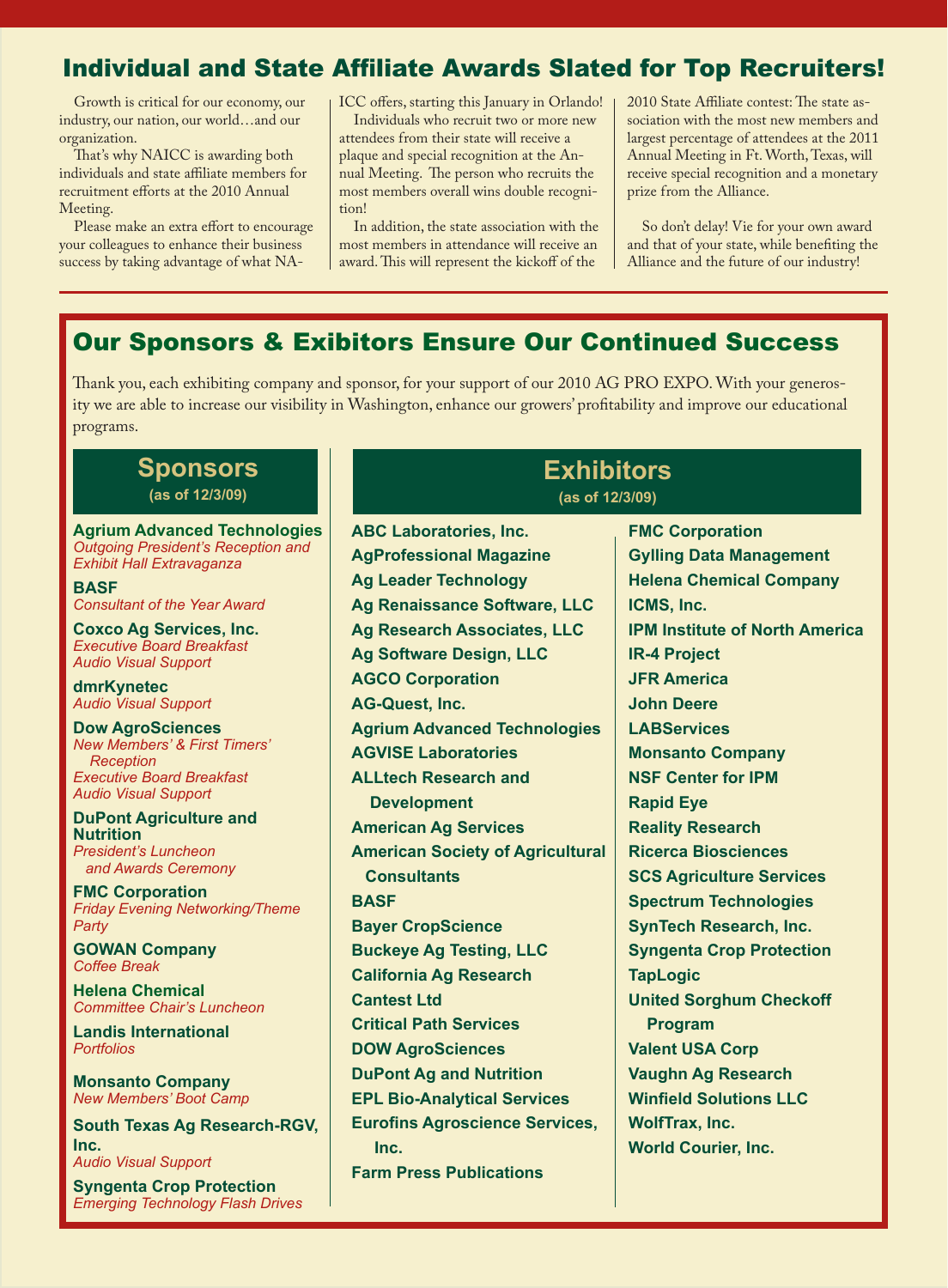# **Bring on the Raffle Items – Please**

What would the Annual Meeting be without the excitement of the raffle and silent auction? And what would these events be without generous donations from you?!? As plans come together for this year's Orlando experience, please help our raffle be the most successful fundraiser ever – simply donate a prize!

 We welcome clothing, jewelry, wine, beer, food items, vacations, flights, sports equipment, restaurant gift certificates, glassware, artwork, photography and more.

 The money raised by raffling these items will enable us to continue shaping the future of our industry through programs like the FEAE Scholarship Fund and other educational opportunities.

 If you have a treasure to donate, contact Bruce Nowlin at Bruce@BlueEarthConsulting.com or NAICC headquarters.

 And get ready to purchase raffle tickets for a hunting trip, Cabala's gift certificate and much more!

# A Mustard Seed Takes Root

 You never know where an offhand remark will lead. From a "why not" suggestion to create a Basic GLP course following our 2009 Annual Meeting has grown a new offering to contract field professionals – Researcher and Quality Assurance alike!

 "Applying GLP Fundamentals for QA and Contract Field Researchers" does not pretend to be that "basic GLP" course, but instead targets those who want more indepth exploration of EPA's Good Laboratory Practice regulations without a lot of jargon or assumptions. You may only have less than a year's QA experience, or you are so involved in field work that a GLP deep-drill keeps getting sidelined. Here's your chance! By using a more practical approach, we've been able to make up for the short timeframe. Expect a lot of change: switches in speakers, different methods of teaching, and upheavals in attitudes about staying in compliance with the regulations. In short, you should actually enjoy yourself.

 This is an overview of the 4 hours. Everyone will have GLP booklets in hand so that the finer details are not overlooked. Got questions? They can be asked along the way, or put on cards to be collected for the final "roundup." Our first speaker will begin by reviewing what EPA inspectors found lacking in their 2008 field inspections, despite many years of GLP enforcement. Next, some of the same core areas will be covered in a slightly different man-

# **Put These Training Sessions on Your Calendar**

The Annual Meeting is always chockfull of great training opportunities, and this year promises to be no exception.We highlighted two training sessions in our October newsletter -- Applying GLP Fundamentals for QA and Contract Field Researchers (http:// www.naicc.org/meeting/index.cfm) and the Gylling ARM Statistics and Graphs and 11th Annual ARM Tips and Techniques Workshop (www.gdmdata.com). And now information is available on two new training sessions:

#### **1. FOCUS ON COMPLIANCE: An opportunity to better understand how to comply with federal requirements for r egulated field trials** Tuesday, January 19, 2010, 1:00 p.m. – 5:00 p.m.

#### **A Commitment to Product Stewardship**

Based on its collective experience, the biotechnology industry has developed a manual and workshop to help educate those conducting regulated field trials on compliance and on systems they can use to monitor and audit their own compliance.

 This half-day session will specifically address the responsible use of plant biotechnology during the research and development phase preceding product commercialization.

 The biotechnology industry has pooled knowledge gained over 16 years of bringing new products safely to market and is sharing that knowledge throughout the agricultural sector, including academic institutions, farmer-cooperators and commercial entities. The goal is to achieve consistent understanding and performance in meeting federal requirements for regulatory compliance.

#### **Who should attend?**

- Agricultural research and teaching universities/institutions/governmental agencies conducting regulated field trials in the United States
- Farmer cooperators who are employed by or want to become involved in conducting regulated field trials for technology providers
- Company personnel engaged in regulatory and business management of regulated field trials

#### **What will you learn?**

- How to develop tools to create and/or revise your compliance program for regulated articles
- Time-proven methods to assist in compliance with regulatory requirements for regulated field trials
- Tried and tested methods to meet federal reporting requirements

*Note: this workshop is intended as an educational tool for better understanding and meeting U.S. regulatory* 

*requirements for conducting regulated field trials of biotech-improved plants intended for food and feed use as participants develop their own compliance policies and procedures.* 

 *This workshop is not intended as a substitute for a participant's own individual understanding of the U.S. requirements, for consultation with a participant's legal counsel or for direct contact with U.S. regulatory agencies, when appropriate. Regulatory requirements may be issued or revised by government agencies after the date of this workshop.*

 BIO will waive the cost of the workshop and all materials (\$100) for graduate students and postdocs.If you qualify for free registration please contact Kate Walker at kwalker@bio.org.

#### **2. Training for IPM Conservation Activity Plan Writer Certification**, Tuesday, January 19, 2010, 8:00 a.m. –

5:00 p.m. Registration deadline: January 13, 2010 In 2009 the Natural Resources Conservation Service (NRCS) piloted a new program

to increase conservation activities on farms. The program provides financial assistance to farmers who hire certified Technical Service Providers (TSPs) to write Conservation Activity Plans (CAPs). There are 12 types of CAPs including Integrated Pest Management (IPM).

 IPM planning can help protect ground and surface water resources by identifying on-farm concerns and opportunities to minimize risk through crop rotation, pesticide selection and timing, application technology and other IPM strategies. Crop consultants are needed to prepare IPM CAPs. Certified Professional Crop Consultants (CPCC), Certified Crop Advisors (CCA) and Certified Professional Agronomists (CPAg) qualify for TSP status in pest management; additional CAPs requirements apply.

 **On Tuesday, January 19, the National IPM CAPs Working Group will host a training workshop for individuals interested in becoming IPM CAP-certified TSPs.**  This full-day training will cover the criteria required for IPM CAPs TSP certification. It will be taught by Extension and IPM specialists and representatives from NRCS.

 The early registration fee of \$55 (\$85 from January 1-13, 2010) will cover workshop entrance, training materials and refreshments. Noon meal options are available in the adjacent hotel restaurants.

 For more information and to register, visit www.ipminstitute.org/IPMCAPs/ TSP\_Training.htm. A Guide to Becoming an IPM CAP-Certified TSP is available at http://www.ipminstitute.org/IPMCAPs/ Resources.htm.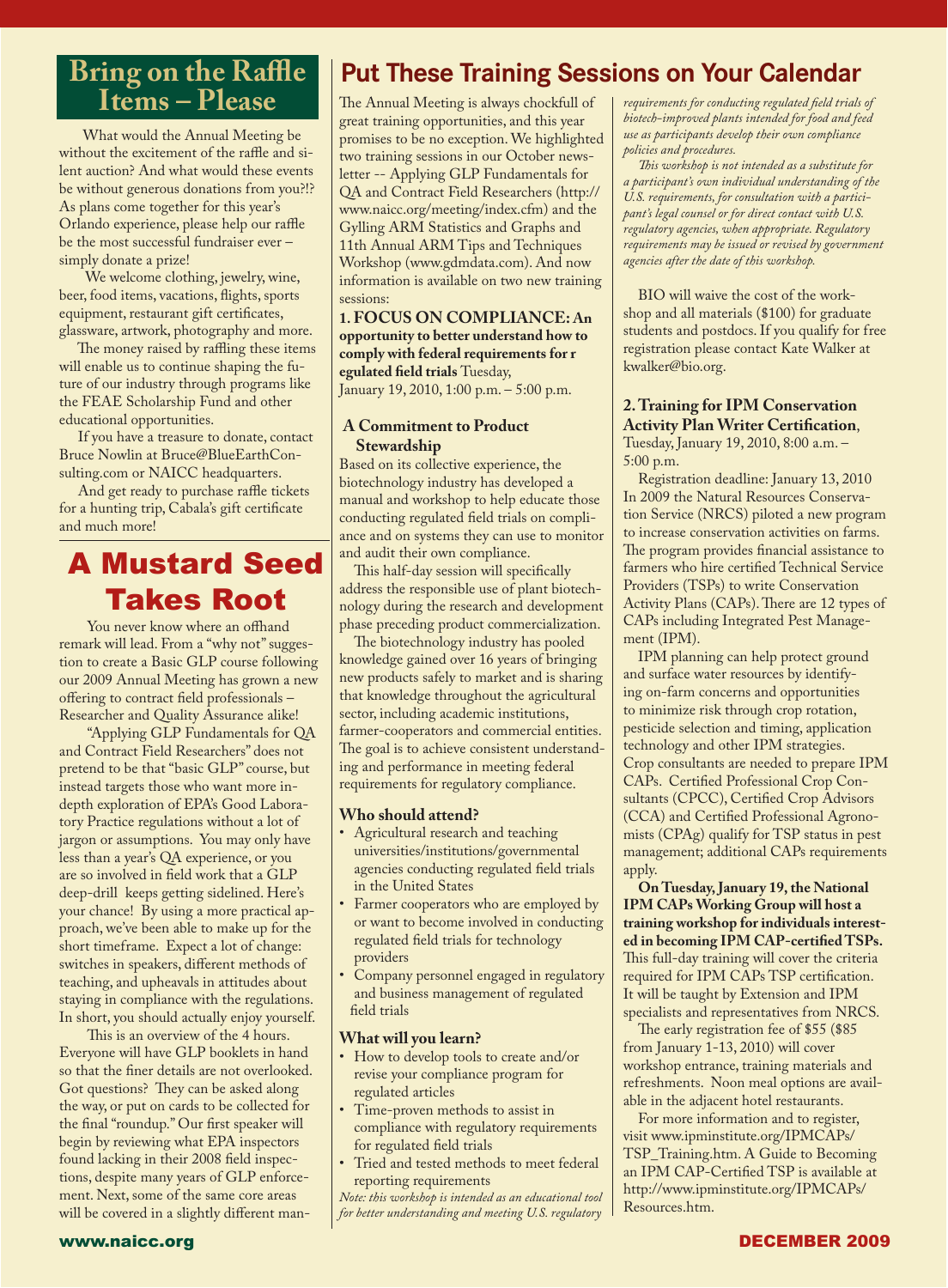ner, with an increased level of interaction between trainer and group.

 Equipment concepts will then be explored via a quick exercise before the middle section covering several topics that will foster "thinking GLP"while making distinctions between QA and Researcher roles. Continuing education of oneself, and the training of others, also falls into this section. Our third speaker will concentrate on what QA can do to be most effective and what Researchers can expect from a typical – so to speak – QA inspection.

 The final segment is devoted to cases and situations, plus any questions submitted on the spot. During this time the group works in small teams assigned a case or question, and then each team will provide their input to the reassembled audience. The speakers and moderators will also have input here, expanding the sharing of regulatory theory and practice that will naturally differ among the group members. The lesson here is that there is a right way to do things, but one size does not fit all.If that sounds cryptic, well, you just have to be there to understand!

 Speaking of understanding,I must thank all of the team members for what has turned out to be a very satisfying experience in collaboration under difficult conditions. Paul Toll, Michelle Higgins, Lisa Wheelock, Carlos Gomez, Stu Mertz and I worked via teleconference, email and reviews of Power Point segments to come up with what appears to be a smoothlyflowing and interesting course. But, since it's the first one, we have appointed Stu as our "auditor."Now, with such a demonstration of humility, how can you resist a chance to participate and tell us how you think it came out?

 Register soon – space is limited! See you all in Orlando,

Kathryn Hackett-Fields

## Dr. Gene Gilbert Will Be Missed

 NAICC has been fortunate to know and count as a member and friend Gene Gilbert, who recently passed away. Gene, an Alliance member for eight years, was laid to rest in Bozeman, MT, in October.

 A member of the NAICC Research Education Committee and Scholarship Committee for five years, Gene was very dependable and eager to lend a hand. He was also instrumental in helping NAICC get involved with several government committees and programs.

 Gene held a doctorate in Plant Pathology and Microbiology, which he used during his 34-year career as a research scientist and agrichemical specialist for the USDA.

 Born in Oklahoma, Gene lived in Marland, Arizona,Washington and Bozeman throughout his life. He married his wife, Ann Smith, in Manassas, VA. Between 1954 and 1957 Gene served in the US Army.

 In addition to being active in the NA-ICC, Gene was a member of the Breakfast Optimist Club of Bozeman, the Gallatin Gardeners Club and the United States Tennis Association.

 Memorials may be made in Gene's name to The Boys and Girls Club of Bozeman, 600 Bridger Drive, Bozeman, MT 59715. Condolences and memories may be shared at www.dahlcares.com.

## **Long-Time NAICC Friend Richard Cooney to be Missed**

 Many NAICC members will miss Richard Cooney, who recently passed away. He was an EPA GLP inspector who worked with many of our field researchers. He is said to have spoken frequently of the organization, as he had many friends in the group.

 We invite you to share your condolences with Richard's family through an electronic card, which the Society of Quality Assurance has made available. Visit http:// www.groupcard.com/c/5ag\_4ElIW8S before January 15 to add your sentiment or upload a photo, then pass it along to your friends and colleagues for signing.

 Alternatively, the Cooney family's address is: 7405 Vinyard Ct., Derwood, MD 20855

# *Did you know?*

 NAICC was founded in 1978 with less than 20 members. NAICC has grown to 500+ members representing 37 states, nine of Canada's 10 provinces and four other countries (Scotland, England, Australia, and Israel)!



# PESP Sustained Excellence in Integrated Pest Management

 PA recognized five outstanding members of the Pesticide Environmental Stewardship Program (PESP) with Sustained Excellence in Integrated Pest Management awards. PESP is the Agency's premier partnership program that works with the nation's pesticide–user community to implement pest management strategies and to reduce health and environmental risks associated with pesticide use.

 Awardees are PESP members who have received at least three PESP Champion awards since 2003. They represent organizations with a continuing commitment:

- To improve the economic benefits associated with IPM adoption,
- To participate in education and outreach activities,
- To reduce risk to human health and the environment through IPM and
- To promote environmental steward - ship and best management practices.

NAICC members **Charlie and Madeline Mellinger** of Glades Crop Care, Inc., Jupiter, FL, were one of five winners of the PESP's 2009 Sustained Excellence in IPM award.

 Glades Crop Care is an independent research firm and the largest crop consulting organization in the southeastern U.S. It is headquartered in Jupiter, FL.

 Glades has earned national and international recognition for innovative pest and disease management programs.The company continues to be recognized for

implementing IPM strategies which reduce pesticide use and risk as its staff researches and tests lower risk pesticides, educates users on chemical safety and provides outreach and education. Glades has made progress in using GIS tracking methods in IPM, improving pest management auditing techniques and crop management practices and promoting IPM to growers and the public.

 Other 2009 PESP IPM award recipients include:

The Central Coast Vineyard Team

The IPM Institute of North America, Inc.

The Lodi-Woodbridge Winegrape Commission

The U.S. Department of Defense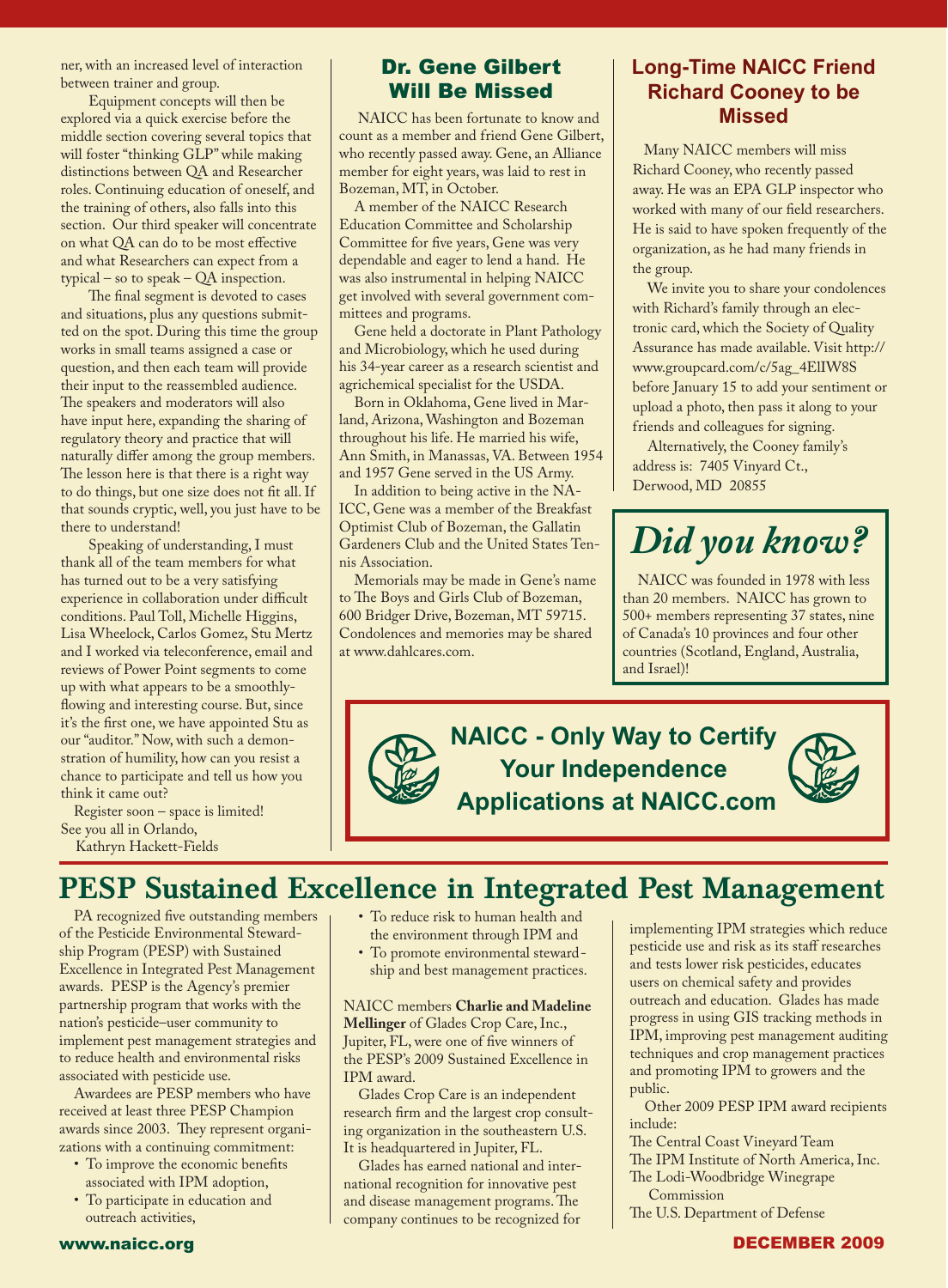## Wyndham Orlando Resort: Now Taking Your Reservations!

Visit http://www.wyndham.com/groupeventsnew/mcowd\_nationalalliancecorp/main.wnt to book your rooms for the 2010 NAICC Annual Meeting, January 20-23, in Orlando, FL.

Training sessions begin on Tuesday, January 19, and continue through noon on Wednesday, January 20. Committee meetings and exhibitor set-up is Wednesday afternoon with the educational program starting on Thursday, January 21. Group tours are scheduled for Saturday afternoon.

The Wyndham website is limited in its reservation abilities and information. Please call the hotel directly at 407-351- 2420 or 1-800-421-8001 if you…

- Need to arrive before January or are staying longer following the meeting.
- Need to book more than one room at a time.
- Prefer a king bed or a junior suite.
- Have special requests such as handicap needs, first floor preference, roll- away cots, etc.

Be sure to mention the National Alliance of Independent Crop Consultants to receive your single/double room rate of \$119.

NOTE: If you have secured a discounted room rate at the Wyndham using a third party travel site, please register for the NAICC meeting under the same name you used to book the rooms. NAICC will receive credit in our room block for these discounted rooms.



**National Alliance of Independent Crop Consultants**

**Allison Jones Executive Vice President Brenda Weber Managing Editor**

**349 E. Nolley Drive / Collierville, TN 38017 (901) 861-0511 / Fax: (901) 861-0512 E-mail: JonesNAICC@aol.com www.naicc.org**

**Stanley J. Winslow, CPCC-I President**

**Tidewater Agronomics, Inc. 307 Turnpike Road / Belvidere, NC 27919 (252) 333-0212 / Fax: (252) 331-2001 E-mail: stan@tidewaterag.com**